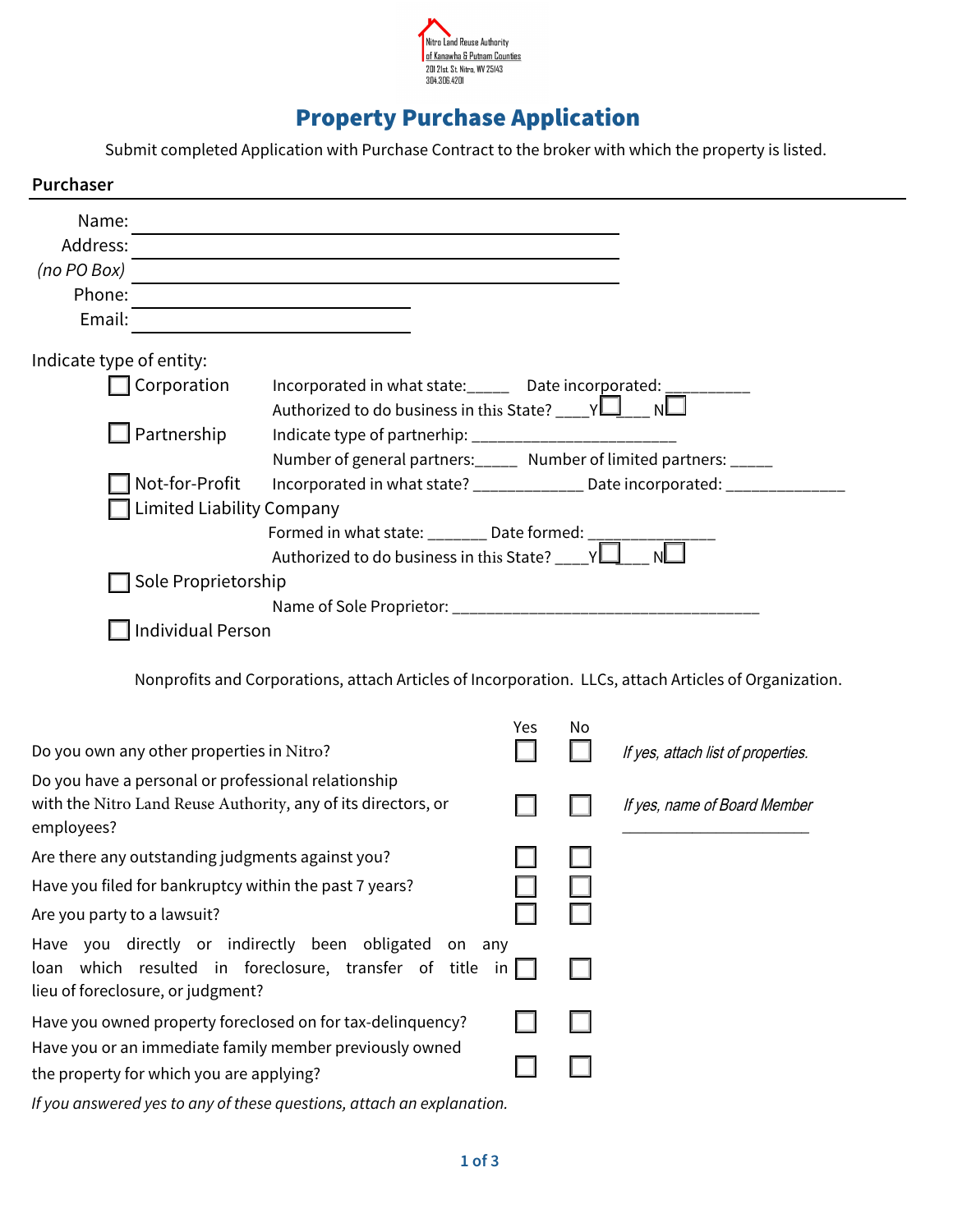## **Property**

#### Address(es) of the property you are interested in purchasing: This is a: Single-Family House **Development/Management Plan Redevelopment** I plan to:  $\Box$  Renovate Occupy/Operate As-Is Demolish/Deconstruct ■New Construction **Management**  $\Box$  Occupy this property as my primary residence  $\Box$  Occupy this property with my own business  $\Box$  Operate this property as a rental Redevelop and re-sell to an owner occupant  $\Box$  Redevelop and re-sell (Check all that apply)

**Development Plan:** Attach detailed work specifications and an itemized budget for all work to be completed. Ensure that these include the Land Bank's minimum energy upgrade standards, if applicable to your project. If proposing new construction, include schematic drawings. Include a brief description of the project, whether the applicant will undertake certain portions of the project or hire contractors, and an estimated timeline for completion. In addition, attach **proof of financing** available to complete the work proposed. Acceptable forms of proof of financing include:

Bank statement Loan Pre-Qualification Letter Letter of Credit Grant Award/Funding Commitment Letter

**Management Plan:** If the applicant plans to manage the property as a rental, attach a monthly income and expense budget for the property and a narrative description of your marketing plan, management procedures, standard lease agreement, and anticipated market served.

**Financial Ability to Maintain Property:** If the property is to be owner-occupied, provide documentation of current income (W2 or three recent pay stubs) and an estimate of anticipated mortgage, taxes, insurance, and maintenance costs.

**Applicants' Experience/Qualifications:** Unless the purchaser plans to occupy/operate the property in as-is condition, they must attach a narrative description of their experience completing similar development or renovation projects, their qualifications or training to complete the project, and/or their plan to engage qualified individuals to complete the project.

> $\vee$  Narrative ✔ Qualifications  $\nabla$  Plan

If you plan to occupy the home yourself, have you owned a home before?  $\underline{\hspace{1cm}} Y$   $\underline{\hspace{1cm}} N$ 

If you plan to manage as a landlord you must be located in Kanawha or Putnam County or an adjacent county or you must have a local property manager.

Property Manager's Name: Phone number: